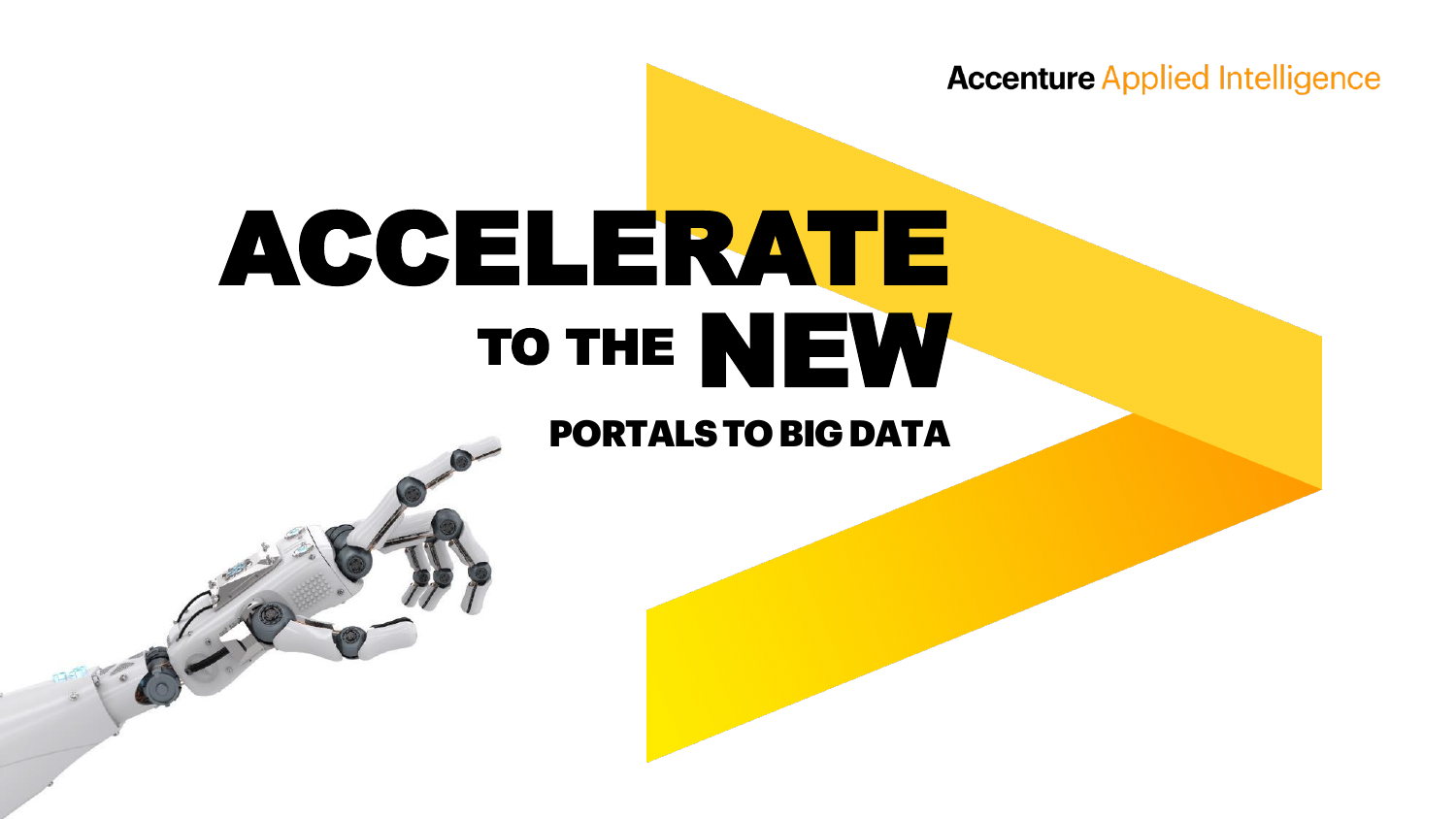Navigating big data lakes is a daunting task, one that requires a focus on the end-user to redefine their relationship with data

Copyright © 2018 Accenture. All rights reserved.

# WEB PORTALS SHOULD PROVIDE THE ENTRY POINT TO YOUR BIG DATA ECOSYSTEM

2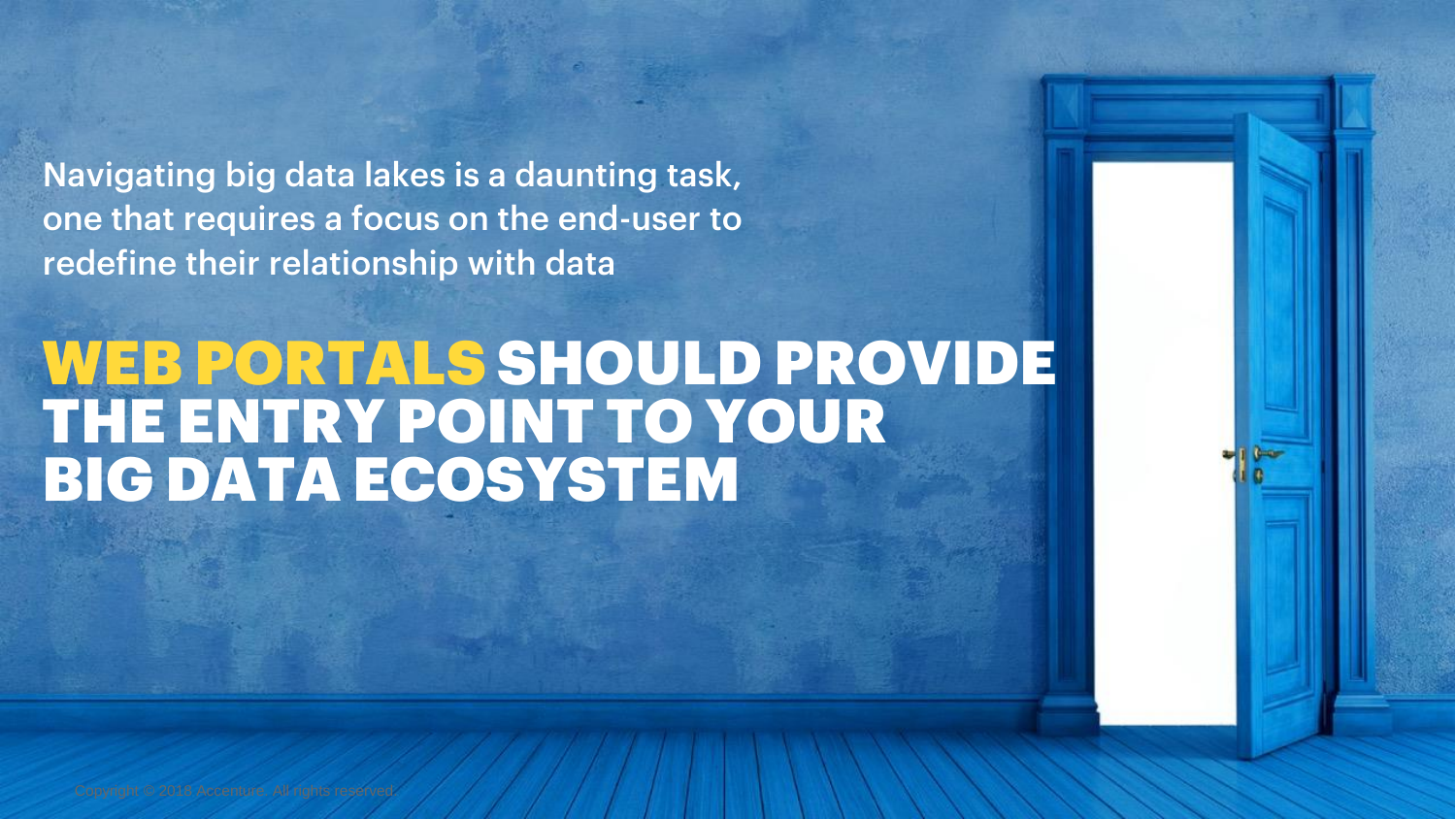# CURRENT BIG DATA IMPLEMENTATIONS ARE FULL OF CHALLENGES FOR USERS



Data Lakes expose users to massive amounts of diversified data and tools – all of which require access entitlements



Users don't know what's available and where, making it difficult to find the data they need and creating silos of tribal knowledge

### **GAINING CONFIDENCE IN THE DATA**

Lack of metadata makes it hard to trust and understand data preventing use of data outside of immediate spheres of knowledge



Disconnected tools, experiences, and proficiency levels make it difficult to effortlessly gain or share insights from data lakes

## **A<sub>2</sub><sup>8</sup> WIDE VARIETY BUT LESS MATURE TOOLS**

Traditional RDBMS tools have extensive GUIs, Big Data tools are less mature and more complex, with less structured support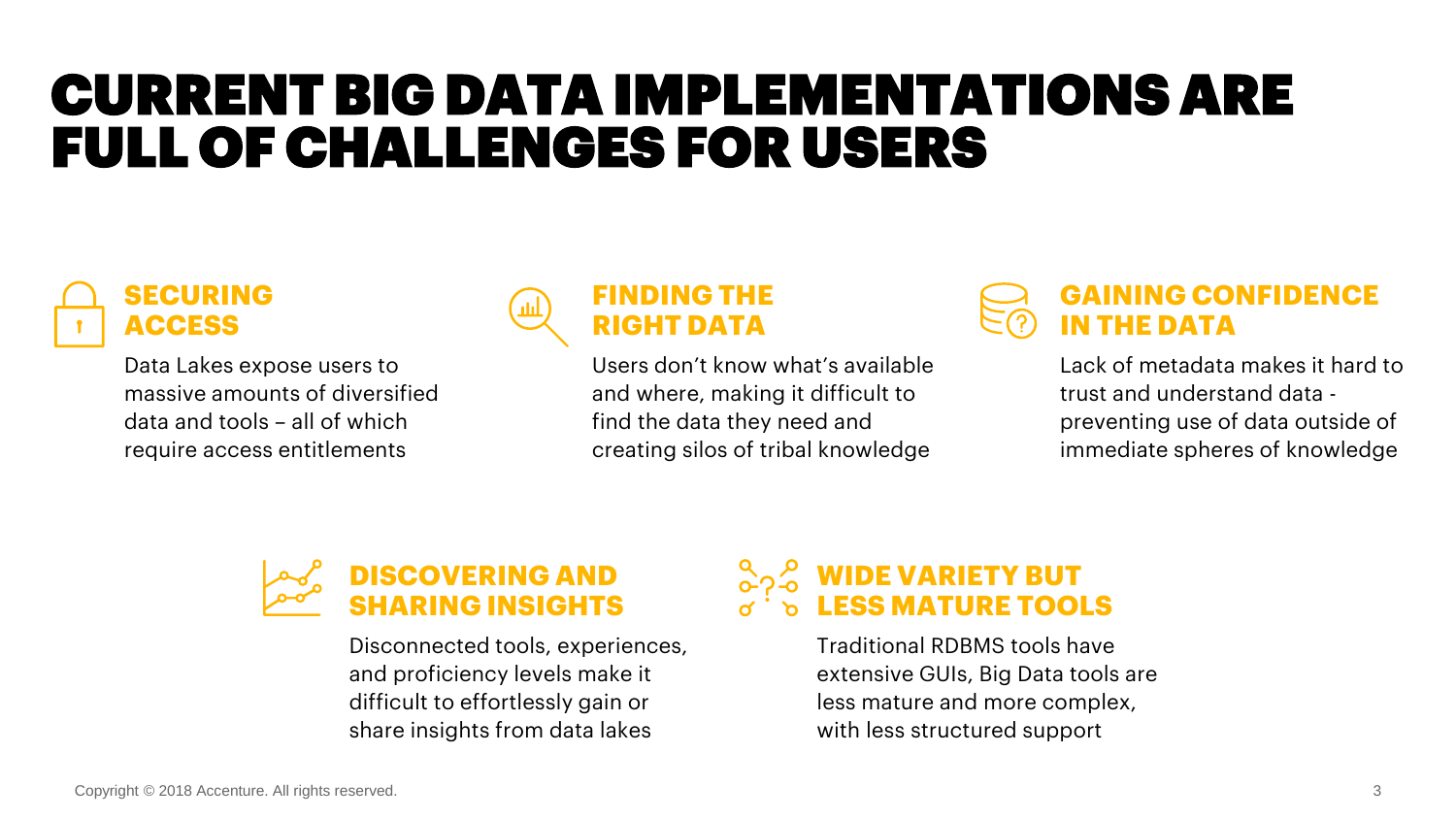# DESIGNING A USER-CENTRIC WEB PORTAL IS THE KEY TO BIG DATA SUCCESS

Taking a design-led approach to developing a web portal ensures the user's perspective is at the core of your Portal – solving for key challenges and making your ecosystem accessible for all users, enabling them to effortlessly:

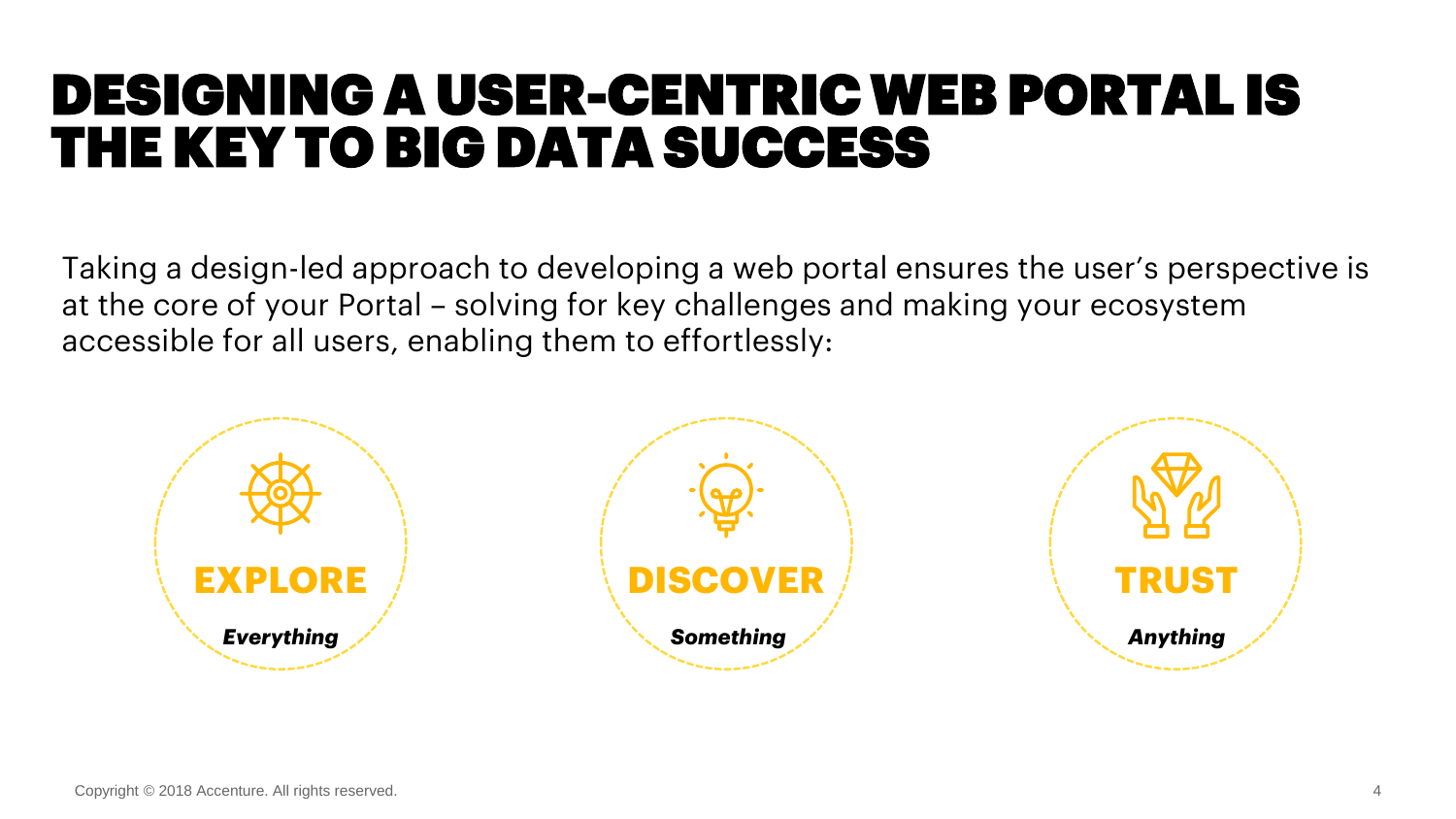

# ENABLE USERS TO EXPLORE FREELY

Migrate all your data to the big data lake and equip your users with the right tools to explore everything

### **KEY ENABLING FEATURES**

#### **DATA INGESTION & TRANSFORMATION**



- Provide users with the ability to easily ingest new data of all types from a variety of sources
- Perform transformations right in the web portal with a userfriendly interface

#### **DATA REGISTRATION & CATEGORIZATION**



- Tag all your data through metadata registration as part of data ingestion to provide a more structured and clean taxonomy
- Leverage existing data models and taxonomies to easily categorize your data with common business language

### **GOOGLE-LIKE SEARCH**



- Allow users to find the data, use cases, and reports they need – including the ability to view intelligent sample data sets in your portal
- Surface the most important information to encourage deeper exploration

#### **ONBOARDING, TRAINING, & SUPPORT**



- Utilize the Web Portal to centralize self-service training and community-powered support
- Connect users to in-house experts for more complex issues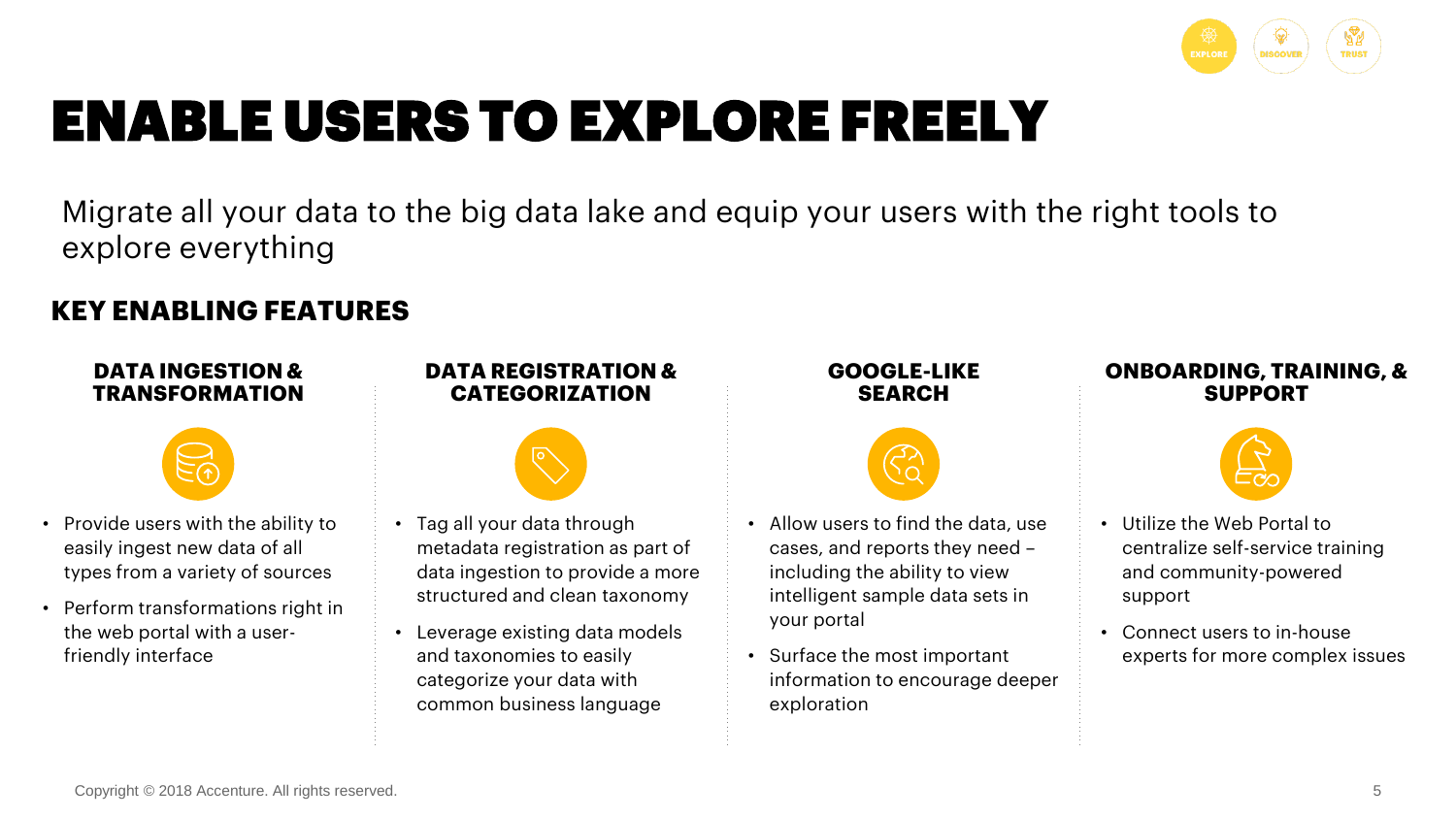

# HELP USERS DISCOVER INSIGHTS FASTER

The value of your big data ecosystem is the insights that users can uncover, accelerate their ability to discover those insights

### **KEY ENABLING FEATURES**

**ACCESS ENTITLEMENTS**



- Create a one-stop-shop for users to request access to all data, tools, use cases, reports, and other capabilities housed in the ecosystem
- Decrease end-to-end approval time with automation wherever possible

#### **CONTEXTUAL DISCOVERY AND PERSONALIZATION**



- Leverage recommendation algorithms to create personalized data feeds and curated content for the user
- Surface the most important information to encourage deeper exploration

### **BASELINE INTELLIGENCE**



• Create a foundational reporting capability within the portal to provide users access to common queries and reports, increasing efficiencies

#### **COMMUNITY OF DATA CHAMPIONS**



• Promote cross-team knowledge transfer by creating forums for users to share information on data, code snippets, use case usage, etc. to accelerate platform adoption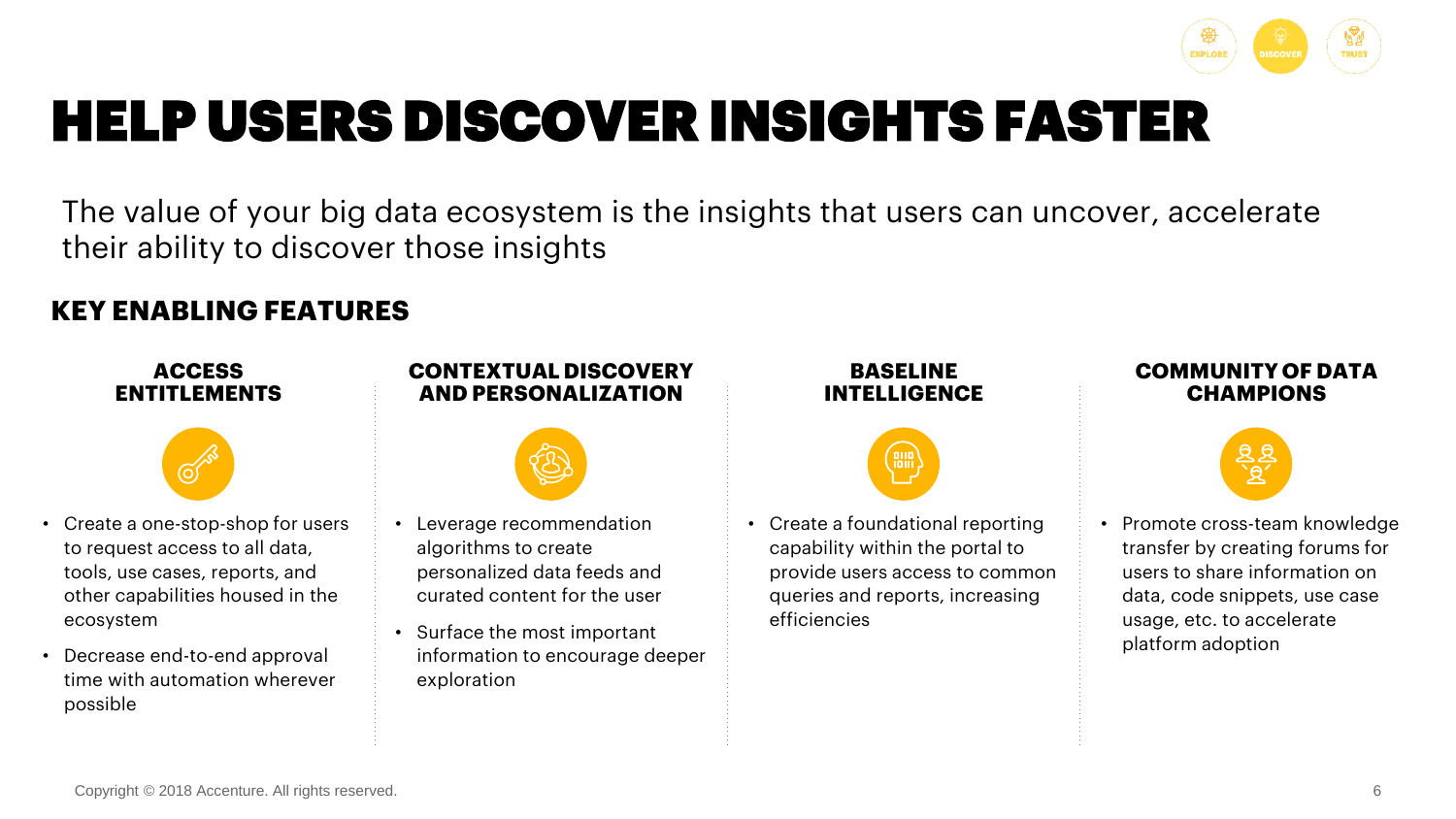

# BUILD TRUST BETWEEN USERS AND THE DATA

Ultimately, users must trust the data and gain confidence in the ecosystem to fully adopt and move on from your legacy environments

### **KEY ENABLING FEATURES**

### **AI-DRIVEN DATA QUALITY**



• Ensure only high quality, trustworthy data is made available to end users by leveraging Machine Learning for data quality

### **CROWD-SOURCED DATA GOVERNANCE**



- Leverage the knowledge of your users to help fix bad data
- Implement a user voting system, aided by AI, to ensure most relevant content surfaces to the top
- Certified content will be boosted in rankings to help promote its relevance

#### **E-2-E DATA TRACKING FRAMEWORK**



- Provide complete visibility into the data lifecycle as it flows from source through your ecosystem to the end-user
- Send proactive alerts to users about any impacts or outages in the big data ecosystem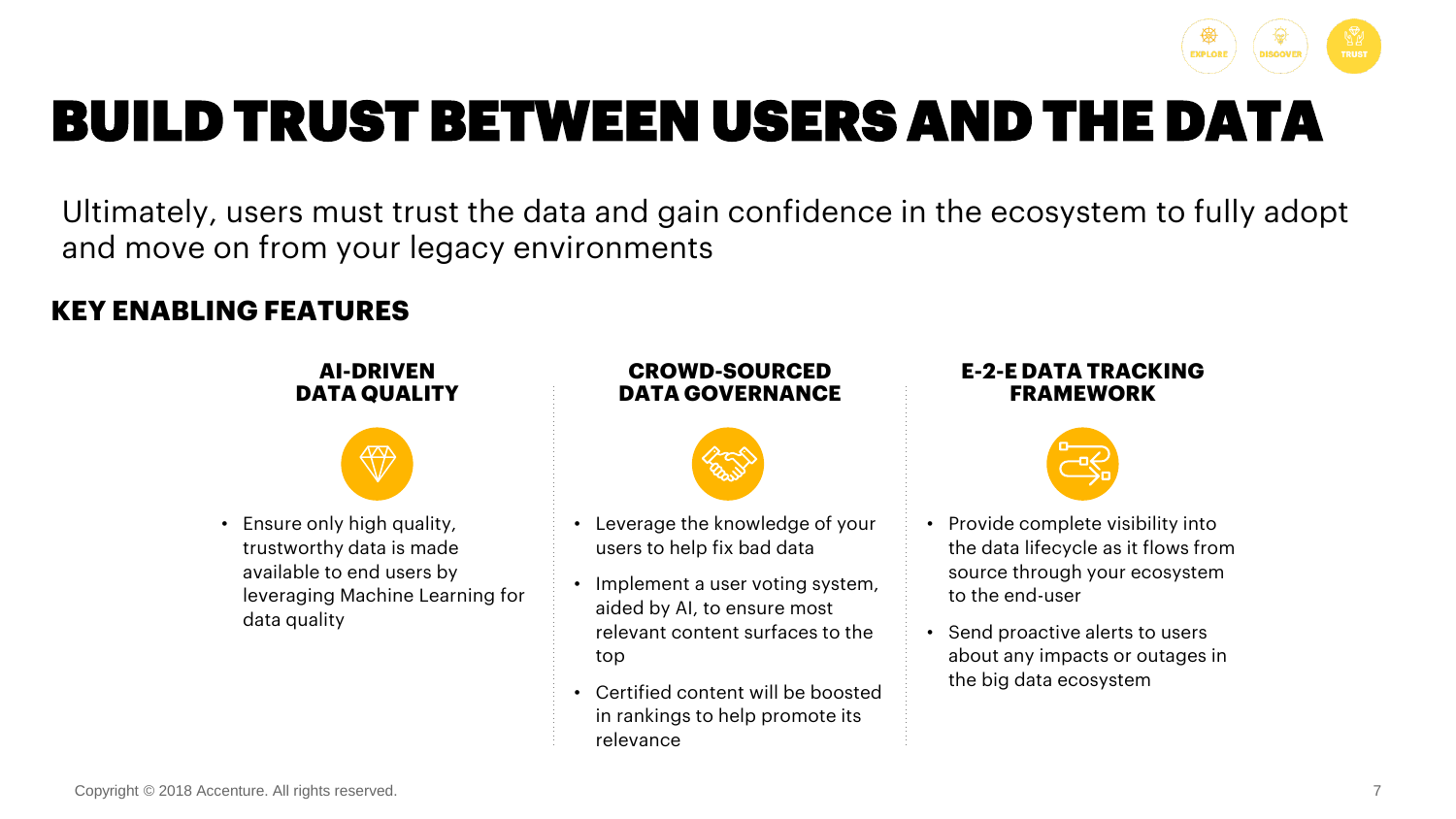# WHAT DOES SUCCESS LOOK LIKE?



# **WIDER DEMOCRATIZATION**

Unlocked tribal knowledge, made available for everyone across the enterprise



# **SELF-SERVICE DATA CULTURE**

Empowered users making datainformed decisions

One-stop shop for data and tools



# **HUMANIZED DATA**

Defined face of data that's approachable by all

Consistent, delightful user experiences with a Design Language System



## **INTERCONNECTED ECOSYSTEM**

Integrated ecosystem of data, tools, and people that's easy to use and tailored to user types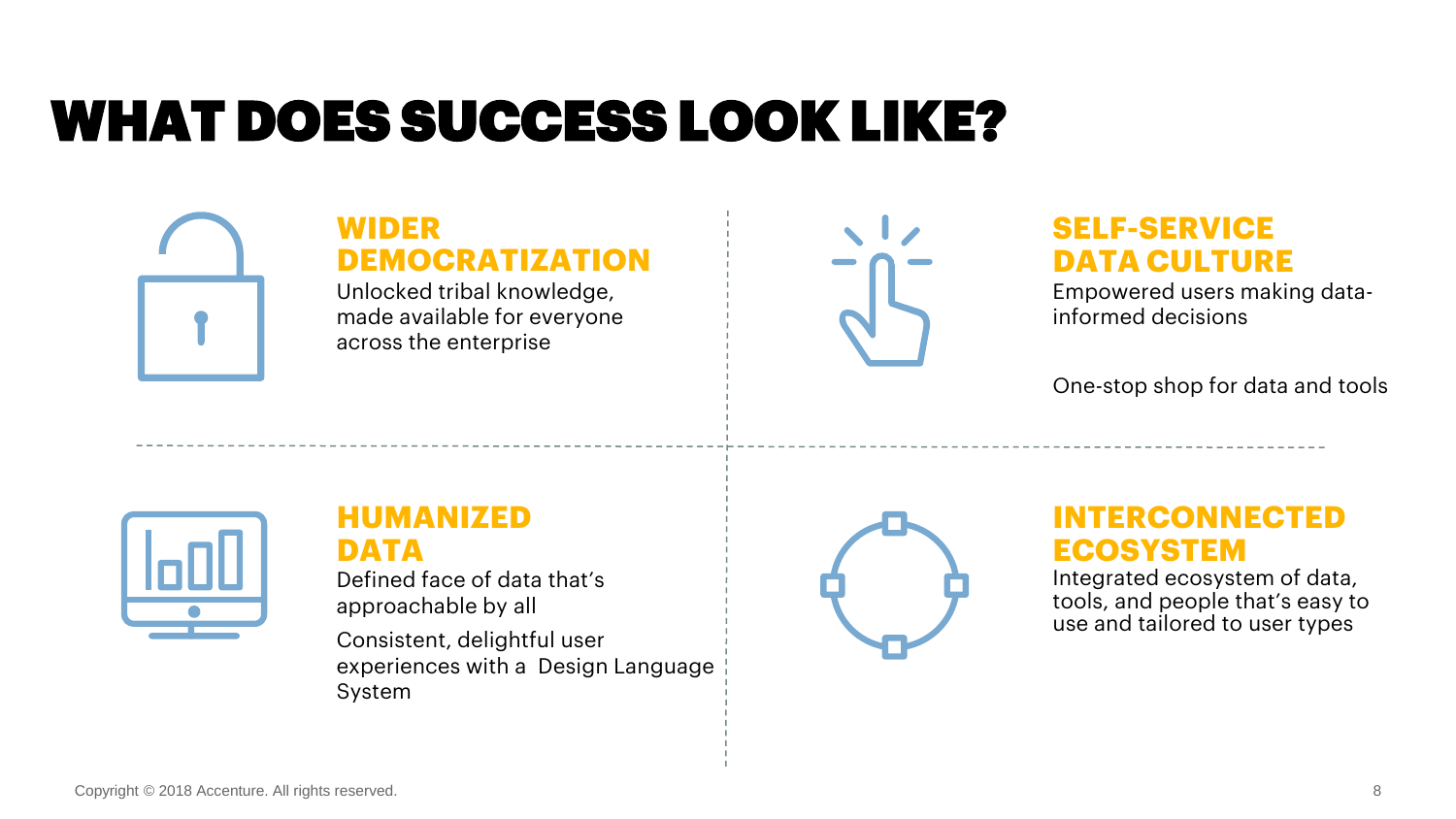**LEADING FINANCIAL SERVICES COMPANY**

# Re-imagined the Web Portal as core to the big data ecosystem to improve the user experience and increase user adoption

Company had implemented and advanced big data lake environment but user adoption and satisfaction continued to be a challenge.

We partnered with their data lake platform owner to help redefine and redesign the entry point in to the lake, via a Big Data Web Portal.

The lake is now more explorable and accessible – leading to a drastically improved user experience and increase in user adoption across all types of users.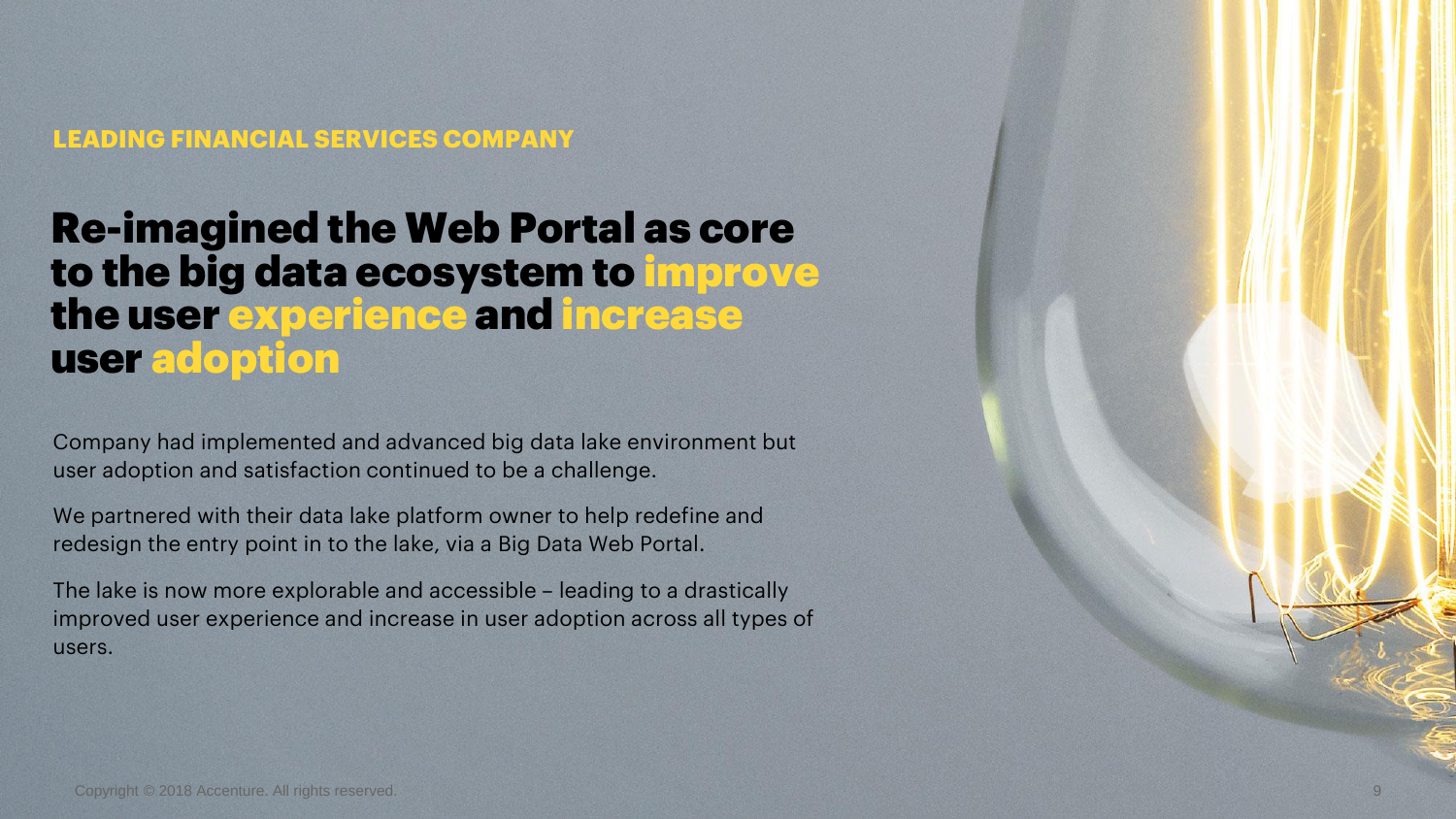# HOW DO YOU GET STARTED?

You need to understand…